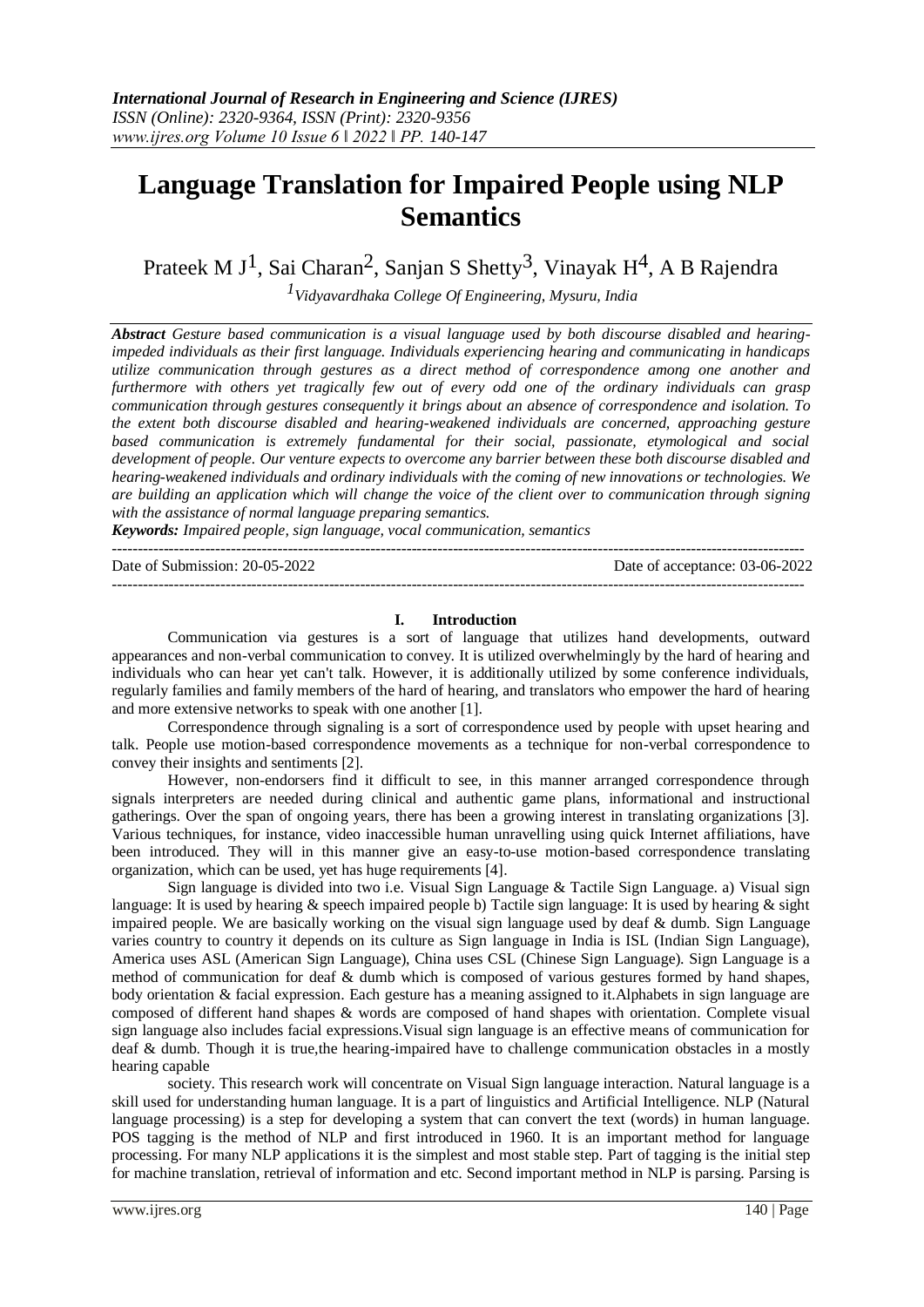the method which is followed by the compiler. When we thought of sign recognition, we should consider the major challenges or motivation in sign recognition which are mentioned below. The main purpose of this project is to build an application which accepts Audio/Voice as input and converts them to corresponding Sign Language for both speech-impaired and hearing-impaired people. The interface works in two phases, first converting Audio to Text using speech to text API (python modules or Google API) and secondly, applying the semantics of Natural Language Processing (NLTK specifically) and then produce the output.

Existing system: - A good deal of study has been done on the topic of Indian Sign Language, to help create systems that can help in the betterment of lives of people with speech and hearing impairment. There are multiple projects and systems that have been developed and are being developed to recognize the Indian Sign Language, they make use of different kinds of technologies that will help in achieving it.[5].They have made use of different machine learning techniques, for example they classify single and double handed ISL using algorithms of machine learning, and they have used k-nearest neighbour classification, ANN based and Convolution Neural Networks based ISL recognition techniques have been used. There are a very few systems that have been developed that convert audio to Indian Sign Language, for example a system that converts audio to ISL gloss using WordNet. There are other language texts that are converted to ISL. But not many systems are created that converts voice/speech/audio to Indian Sign Language [7].

Proposed system: - The application relies upon changing over the sound signs and has the opportunity to message using talk to message API (python modules or google API) and thereafter using the semantics of Natural Language Processing to break down the substance into more unassuming sensible pieces. Informational collections of predefined gesture based communication are utilized which the application can utilize to show the changed over sound into the communication via gestures.

It is word reference based Machine Translation.The motivation of this project is to decrease the barrier of communication between the impaired people. Deaf people will be able to communicate just like normal people through the help of this project. They can understand others' messages once the audio input is changed to video format. The output format is very easy to understand and there would be no need for complex devices to solve an easy problem.

Designing a software which will be used to convert audio spoken by normal people into sign languages used by vocally and hearing impaired people. The sign language generated will be in the form of video which will be displayed in the software.

## **Objective**

The main purpose is to translate audio to sign language. Sign language is the natural way of communication for challenged people with speaking-hearing disabilities. People use sign language gestures as a means of non-verbal communication to express their thoughts and emotions. But non-signers find it extremely difficult to understand hence trained sign language interpreters are needed during medical and legal appointments, educational and training sessions.

Our project aims to bridge the gap between these both Speech impaired and hearing-impaired people and normal people with the advent of new technologies. We have developed an application which will convert voice of the user to sign language with the help of natural language processing semantics.

It also helps to convert live audio to sign language where the communication can be easy between these people. In this project, we translate a complete speech audio file to its corresponding sign language. The main and most important outcome is to eliminate the dependency on the human interpreter, where everything can be done by system itself. Therefore, we can provide an easier alternative for the speech-hearing impaired community to communicate with the rest of the world. When deployed, there won't be any need of educating the users about how to use the application. It creates a user-friendly environment for the user by providing text output for audio input. Takes comparatively less time for translation of audio to Indian Sign language.

The proposed Language translator for impaired people using google Application programming interface, python and natural language processing. This application relies upon changing over the sound signs had the opportunity to message using talk to message API and using logic of natural language processing to convert into more sensible pieces.

## **II. Literature survey**

Paper 1- Motionlets matching with adaptive kernels for 3D Indian Sign Language Recognition. In this paper, an application for identifying indication of Indian sign language 3D motion captured data is created. Here they build a two- phase algorithm which handles multiple attributes of 3D sign language motion data for machine translation.

Paper 2- A Wearable system for recognizing American Sign Language in real time using IMU and Surface EMG Sensors. In this paper they have proposed a wearable real-time ASL recognition system. The author says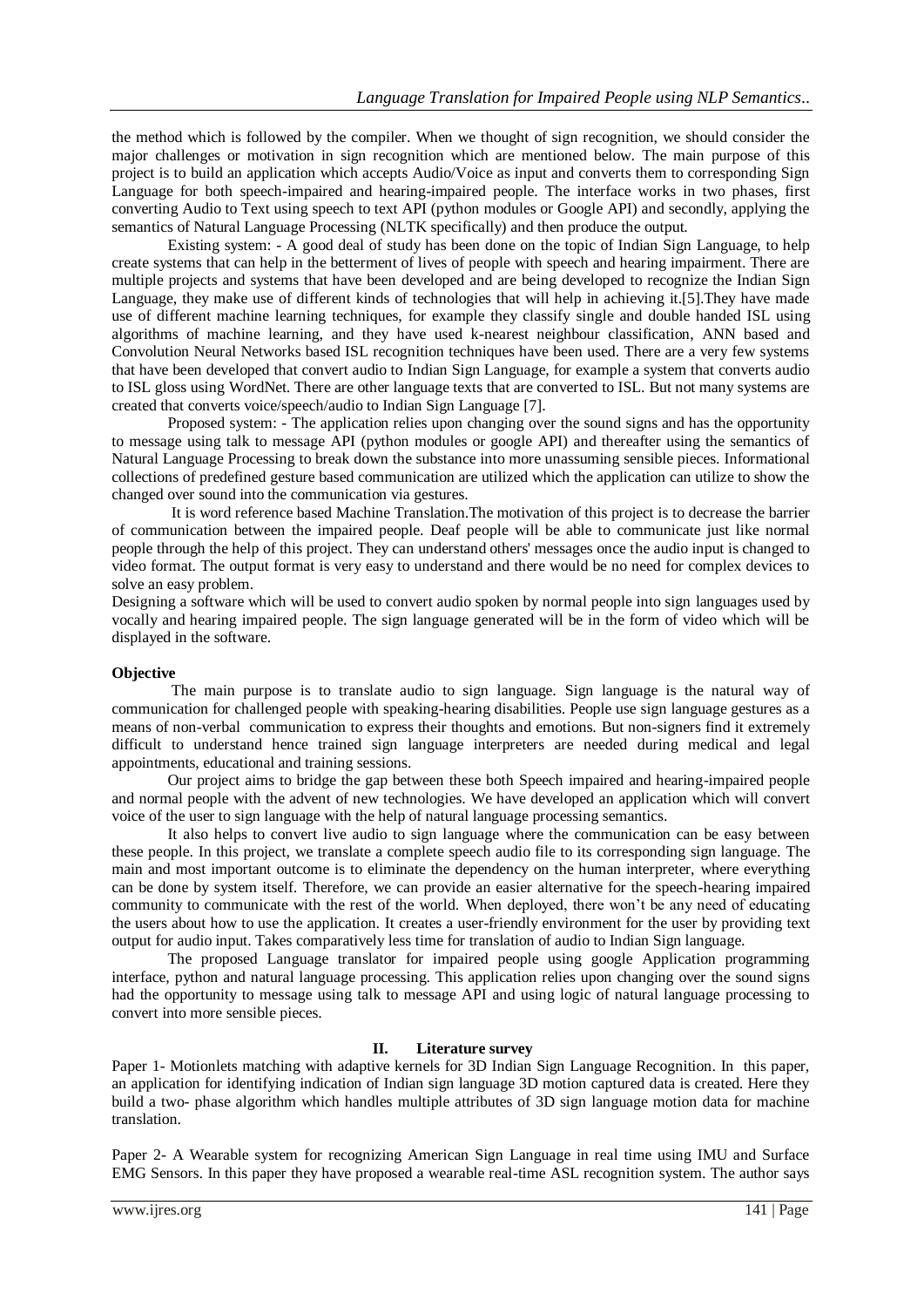that the signs performed by the both speechimpaired and hearing-impaired people into speech are detected by hand gestures using two important modalities i.e.., Inertial measurement unit and surface electromyography. The author concentrates on recognizing American sign language. The author states that this was the first study of ASL recognition system consolidating IMU sensor and sEMG signals that are compatible to each other. Feature selection is performed to select the best subset of features from a large number of well-established features and four popular classification algorithms are investigated for our system design. In this the author uses sign language recognition (SLR) tool to bridge the communication gap between both speech-impaired and hearing-impaired people. The system was estimated with 80 commonly used ASL signs in daily conversation and an average accuracy of 96.16% was achieved with 40 selected features.

Paper 3- Avatar-based Sign Language Interpretation for weather forecast and other TV programs. The author proposed a system that translated the closed captions of weather forecast programs into KSL and presented it with 3D avatar animation. This paper generated 3D sign language animation by translating the closed captions in DTV, for both speech-impaired and hearing-impaired people to see the weather forecast with sign language interpreter. To identify the frequency of each word, they analyzed the last three years' weather forecast scripts from several sources that are available. They also built sign language synonym dictionary using KorLex to improve the translation performance. KorLex was also used for the disambiguation process of word sense. They focused on capturing the motions of a professional sign language interpreter and build the motion database. The motions were applied with motion blending to a 3D avatar.

Paper 4- Glove-based Continuous Arabic Sign Language Recognition in User-Dependent Mode. In this paper, the authors have proposed an application for uninterrupted Arabic Sign Language Recognition (ArSL) based on data acquired from the two DG5-VHand data gloves. In this the sensor readings cannot be examined visually for manual labelling, the solution for manual labelling of glove-based sensor readings is to place a camera to record the signing. Once the signing is completed, the video recordings can be synchronized with the sensor readings to detect the boundaries of the words. Raw feature vectors are pretreated in terms of resampling and the sensor readings are normalized. Window-based statistical features were used to expand the raw data. This is a key step in the whole process because it captures the context of the feature vector where the statistical measures are calculated from former and upcoming raw feature vectors.

Paper 5- Intelligence mobile assistant for hearing impairs to interact with the society language is a way of words or signs that people use to share feelings and ideas with each other. In view of the society there is an issue in communication among hearing impaired people and hearing people. Most of the hearing people have no idea about the sign languages and they are not having any desire to learn sign language. Thus, typically hearing impairers are used to be isolated. When considering about all the solutions there is an absence of a Sinhala application with Sinhala sign language.

Paper 6- In the current fast-moving world, human computer- interactions (HCI) is one of the main contributors towards the progress of the country. Since the conventional input devices limit the naturalness and speed of human computer- interactions, Sign Language recognition system has gained a lot of importance. Different sign languages can be used to express intentions and intonations or for controlling devices such as home robots. The main focus of this work is to create a vision based system, a Convolutional Neural Network (CNN) model, to identify six different sign languages from the images captured. The two CNN models developed have different type of optimizers, the Stochastic Gradient Descent (SGD) and Adam.

This chapter records the survey of many journals and articles presented in the Table 1 **Table 1** Literature Survey

| Paper name                              | <b>Author name</b> | Algorithm used                                | Application                                                                                                  | limitation       |
|-----------------------------------------|--------------------|-----------------------------------------------|--------------------------------------------------------------------------------------------------------------|------------------|
| matching Kishore.<br>Motionlets         |                    | They<br>create                                | An application that recognizes The                                                                           | model            |
| with adaptive kernels                   | D.A.Sastr          | a                                             | two-phase Indian sign language indications translates                                                        | sign             |
| for                                     |                    |                                               | $3D_y$ , A.C. S. & E. K. algorithm for device translations It is generated 3D motion captured languages      | does             |
| Indian Sign Language P.V. Kumar,        |                    |                                               | that maintain many regions of data, which is then used to not convert text                                   |                  |
| recognition.                            |                    | three-                                        | dimensional sign recognize sign language.                                                                    | to sign          |
|                                         |                    | language motion information.                  |                                                                                                              | languages.       |
|                                         |                    |                                               | A wearable system for Wu, Jian, Lu, Sun The best subset of highlights Hand gestures are used to detect Using | hand-            |
| recognizing American and Roozbeh Jafari |                    | countless different signals performed<br>from |                                                                                                              | held sensors and |
| Sign Language using                     |                    | highlights is selected, and 4                 | speech-talking<br>both<br>$-$ by                                                                             | would            |
| IMU and surface EMG                     |                    |                                               | common different algorithms impaired and hearing impaired not                                                |                  |
| sensors.                                |                    | device people<br>are researched<br>for        | into                                                                                                         | the<br>have      |
|                                         |                    | designs.                                      | speech                                                                                                       | level of<br>same |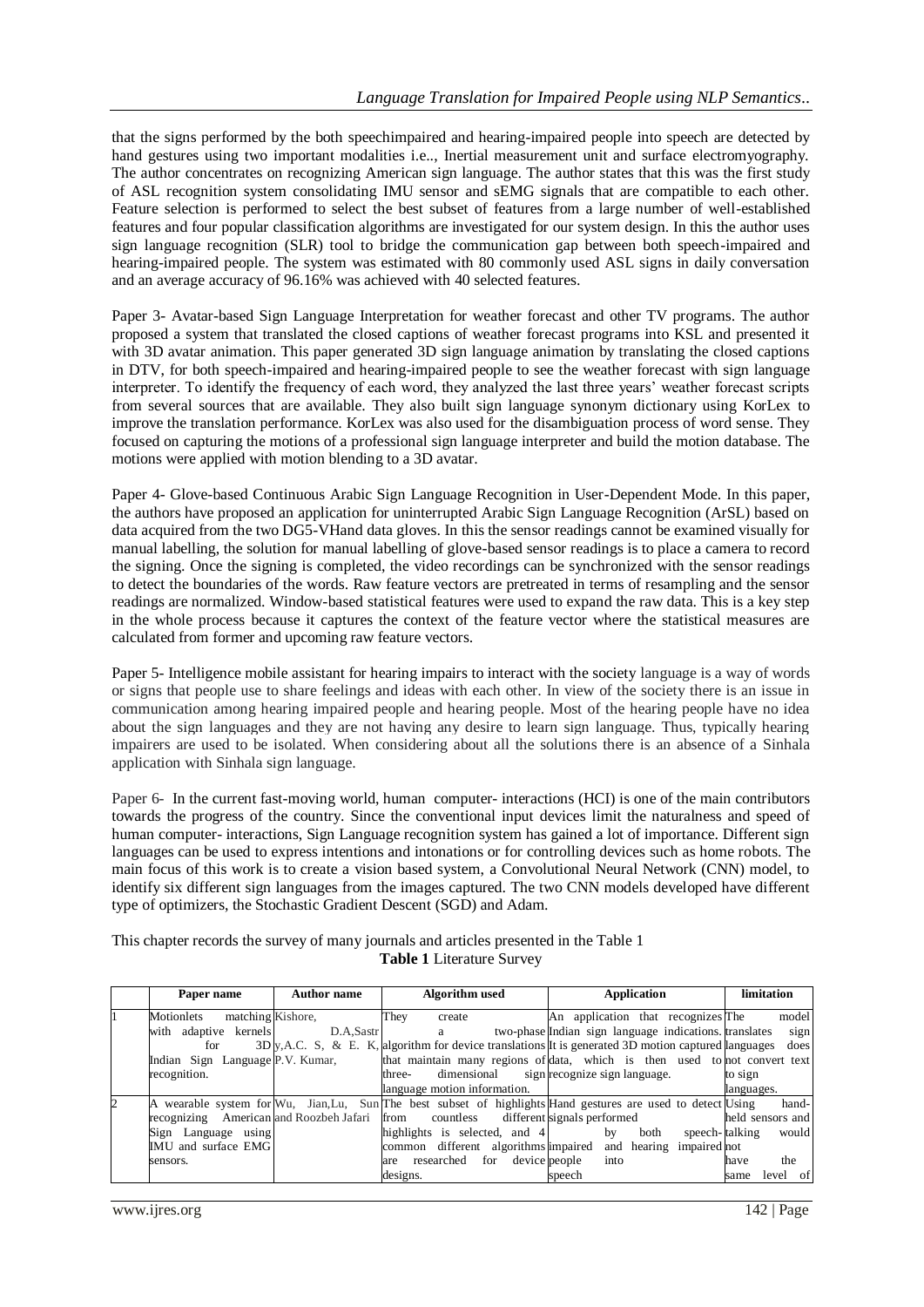|   |                                                                                                                                                               |                                             |                                                                                                                                                                                                                          |                                                                                                                                                                                                                                                                                                                                                                  | precision.                                                      |
|---|---------------------------------------------------------------------------------------------------------------------------------------------------------------|---------------------------------------------|--------------------------------------------------------------------------------------------------------------------------------------------------------------------------------------------------------------------------|------------------------------------------------------------------------------------------------------------------------------------------------------------------------------------------------------------------------------------------------------------------------------------------------------------------------------------------------------------------|-----------------------------------------------------------------|
|   | based<br>Avatar-<br>for<br>weather forecast and<br>other TV programs                                                                                          | H, Kim I, Song Y                            | variety of<br>Sources to determine the<br>frequency of each word.                                                                                                                                                        | sign oh J, Kim B, Kim They studied the previous 3 For both speech-impaired and This<br>language interpretation M, Kang S, Kwon years' worth of weather hearing-impaired people to see works only with<br>forecasting documents from the the weather forecast with a sign a<br>language                                                                           | system<br>weather<br>forecasting<br>system.                     |
|   | Glove-based continuous Tubaiz N, Shanableh Modified<br>Arabic Sign Language T, Assaleh K<br>recognition in user-<br>dependent mode                            |                                             | Neighbours recognition<br>K-<br>Nearest<br>classifier.                                                                                                                                                                   | Continuous Arabic sign language Sensor readings<br>(ArSL)                                                                                                                                                                                                                                                                                                        | cannot<br>be<br>visually checked<br>manual<br>for<br>labelling. |
| 5 | Intelligent<br>assistant for hearing Nelunika<br>impairers to interact Shenali<br>with the society in oshani<br>Sinhala language",                            | mobile Yasintha<br>Samantha<br>Thelijiagoda | Messaging,<br>Perera, Instant<br>Introduction                                                                                                                                                                            | Mobile The significance is that it allows The file<br>Jayalath, Application, Voice recognition, hearing- impaired individuals to Format is not<br>Tissera, Natural Language processing, communicate when they are long compatible<br>Bandara, Graphic Interchange Format distance apart. This app will close<br>divide between hearing<br>the<br>impaired people |                                                                 |
| б | Language Surejya<br>Sign<br>Recognition<br>Using Deep Neural Mithun,<br>Network".<br>Advanced Supriya.<br>Computing<br>&<br>Communication<br>Systems (ICACCS) | System Haridas                              | T.P. of the planned construction. The was used to create a<br>M.H. planned<br>construction<br>studied<br>using<br>plans.<br>the 1st<br>use the Stochastic<br>Gradient optimizer and the<br>second of which used the Adam | Suresh, CNN structure and a summary The convolutional neural network It is not user<br>basic<br>of the sign<br>was version<br>2 recognition plan,<br>which<br>was<br>of which successfully tested.                                                                                                                                                               | friendly                                                        |

## **III. Modeling and Implementation**

This chapter deals with the System Architecture as shown in Figure 1, data flow diagram in Figure 2, Sequence diagram Figure 3 and Use case diagram Figure 4 respectively. Refer the sketches.

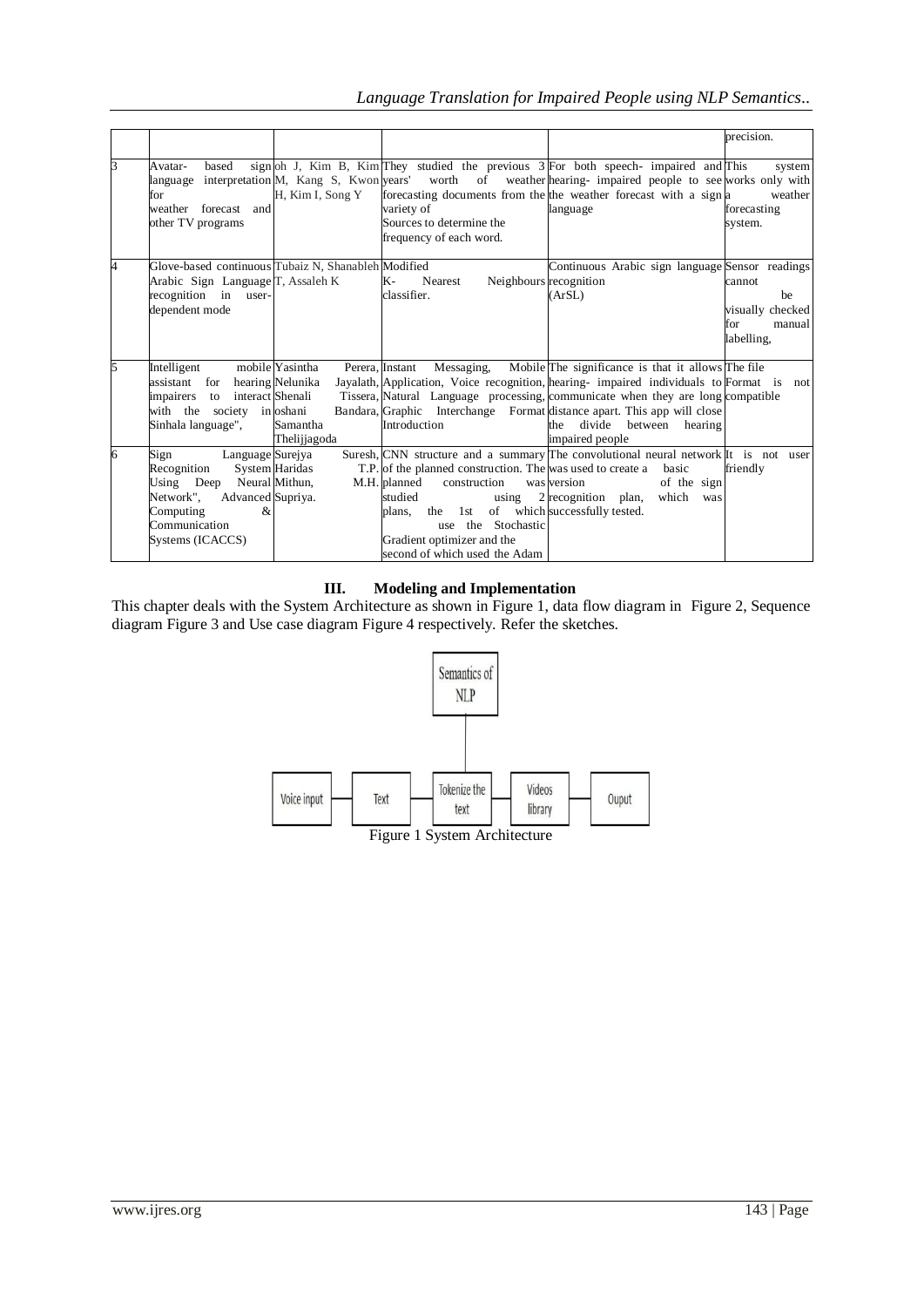

Figure 2 Audio to processed text Dataflow

## **IV. Testing, Results and Discussion**

Testing is the principal part of any venture improvement cycle. A task is inadequate without effective testing and execution. Various Test cases for our application is shown in the following tables Table 2, Table 3 and Table 4 respectively.

| <b>Table 2 Live Voice</b> |                                                                                                                                                                                                       |  |
|---------------------------|-------------------------------------------------------------------------------------------------------------------------------------------------------------------------------------------------------|--|
| Test case #               |                                                                                                                                                                                                       |  |
| <b>Test Case Name</b>     | Live voice                                                                                                                                                                                            |  |
| Description               | Users can use a microphone to give the voice input. This input gets converted to text and then the sign<br>language video will be displayed on the screen<br>otherwise it says couldn't hear properly |  |
| <b>Expected Output</b>    | Sign language video is displayed.                                                                                                                                                                     |  |
| <b>Actual Output</b>      | Sign language video is displayed.                                                                                                                                                                     |  |
| Remarks                   | pass                                                                                                                                                                                                  |  |

## **Table 3** Recorded voice

| Test case #           |                                                                                                                                                                                                  |
|-----------------------|--------------------------------------------------------------------------------------------------------------------------------------------------------------------------------------------------|
| <b>Test Case Name</b> | Recorded Voice                                                                                                                                                                                   |
| Description           | A pre-recorded video file can be selected by the user and it gets converted to text and then the<br>sign language video will be displayed on the screen otherwise it says couldn't hear properly |

#### **Table 4** Recorded Voice

| <b>Expected Output</b> | Sign language video is displayed. |  |  |  |
|------------------------|-----------------------------------|--|--|--|
| <b>Actual Output</b>   | Sign language video is displayed. |  |  |  |
| Remarks                | pass                              |  |  |  |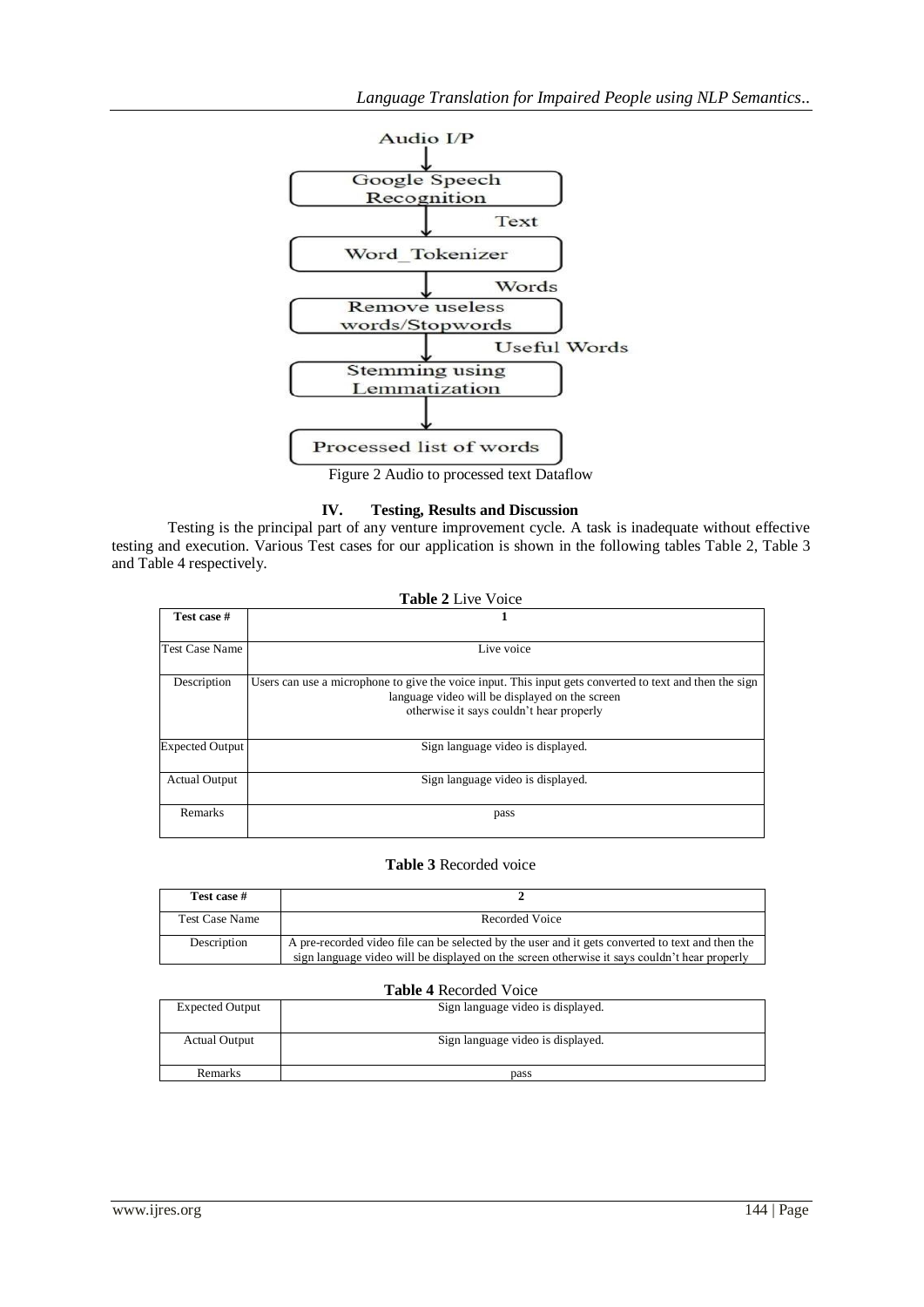**V. Results**



**Figure 1** Figure 6 Output Video 2 **Figure 4** Taking Input **Figure 5** Output Video 1









**Figure 7** Listing Useless words to remove them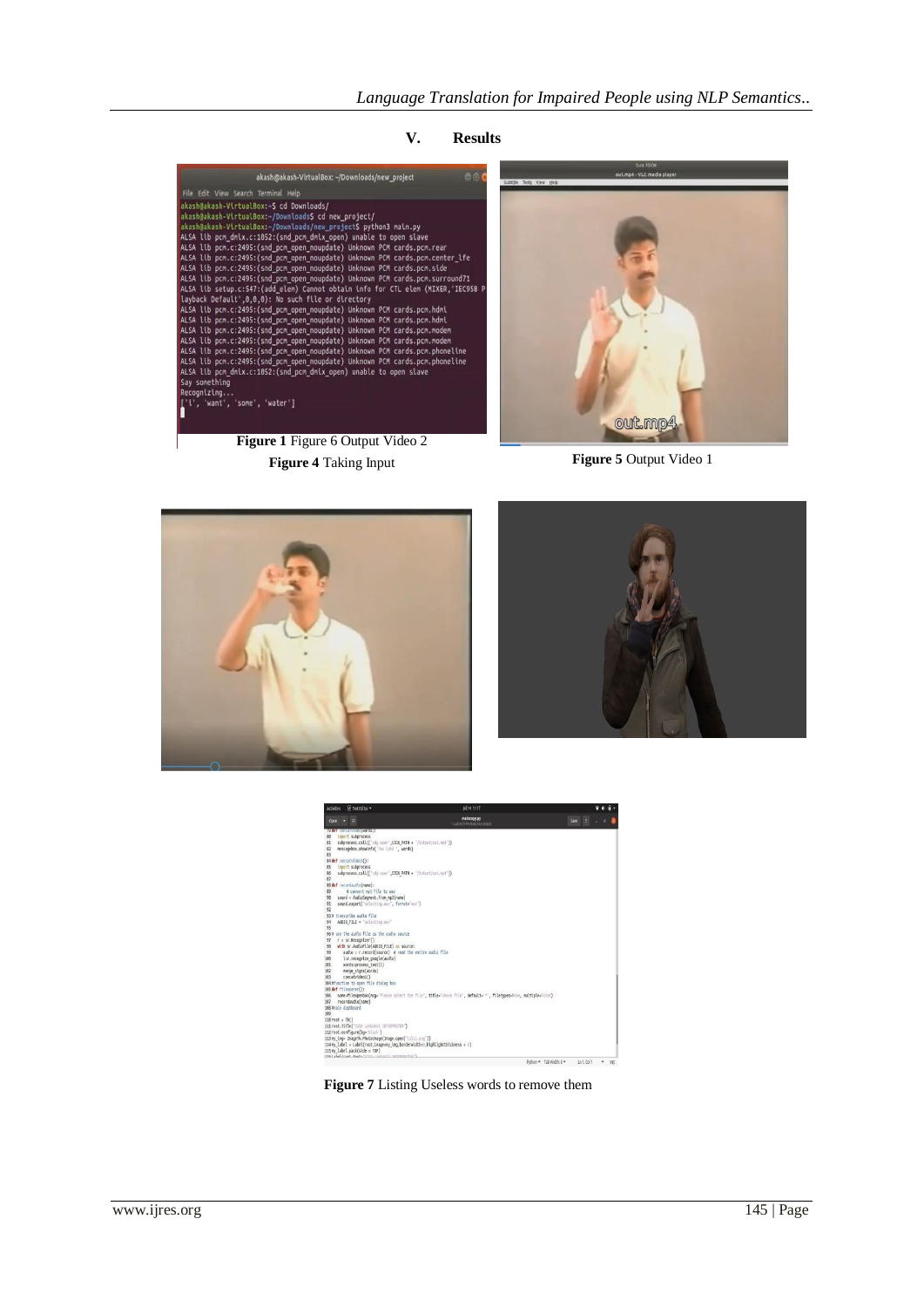

**Figure 9** Figure our Application Interface

#### **VI. Conclusion and Future Scope**

We have been successful in implementing the Sign Language Interpreter. After successful user testing it has been found that the new system has overcome most of the limitations of the existing systems especially for ISL. As the ISL is new and very little advancement has been done in this subject, numerous new recordings for various words can be added to the word reference to augment its degree and assist with imparting better utilization of this language.

The current system operates on a basic set of words and in order to extend the system, many new words can be included in the dictionary in future and specialized terms from different fields can be incorporated too. This project can be made as a mobile application, so that user can install the application into their mobile phones or laptops and can access it easily.

#### **References**

[1]. P.V.V. Kishore, D.Anil Kumar, ''Motionlets Matching with Adaptive Kernels for 3D Indian Sign Language Recognition'', 2018, IEEE Sensors Journal 2 DOI 10.1109/JSEN.2018.2810449.

[2]. Ankita Harkude, Sarika Namade, Shefali Patil, Anita Morey "Audio to Sign Language Translation for Deaf People" ISSN: 2277- 3754, International Journal of Engineering and Innovative Technology (IJEIT) Volume 9, Issue 10, April 2020.

[3]. Seonggyu Jeon, Byungsun Kim, Minho Kim, ''Avatar-based Sign Language Interpretation for weather forecast and other TV programs'', SMPTE Motion Imaging Journal ( Volume: 126, Issue: 1, Jan.-Feb. 2017).

[4]. Noor Tubaiz, Tamer Shanableh, Khaled Assaleh, ''Glove-based Continuous Arabic Sign Language Recognition in User-Dependent Mode'' IEEE Transactions on Human-Machine Systems ( Volume: 45, Issue: 4, Aug. 2015)

- [5]. Amitkumar Shinde, Ramesh M. Kagalkar, ''Sign language to text and vice versa recognition using computer vision in Marathi'', May 2015 International Journal of Computer Applications 118(13):1-7.
- [6]. Neha Poddar, Vrushali Somavanshi, ''Study of Sign Language Translation using Gesture Recognition'', February 2015 IJARCCE, DOI:10.17148/IJARCCE.2015.4258.
- [7]. V.Padmanabhan, M.SornalathaHand, ''Gesture Recognition And Voice Conversion System Using Sign Language Transcription